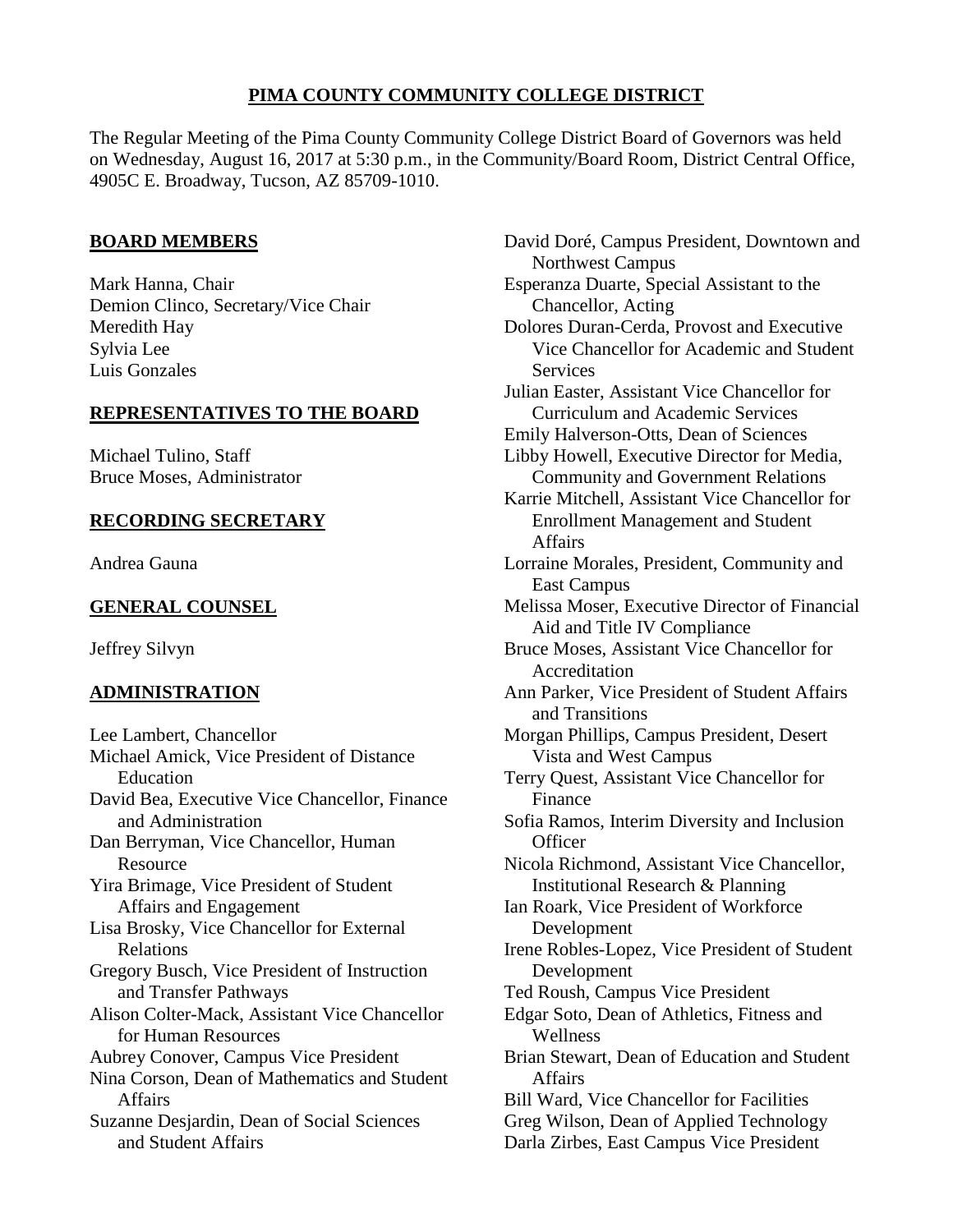Board of Governors Minutes Regular Meeting – August 16, 2017 Page 2

### **GENERAL MATTERS**

### Call to Order

Mark Hanna called the meeting to order at 5:35 p.m.

Pledge of Allegiance

Meredith Hay led the Pledge of Allegiance

Public Comment – Call to Audience

Jeanette Cary – American Heart Association presenting wellness award

Yira Brimage – introduction of 2017-18 Student Senate

Mike Ritz – Tucson Festival of Books award to PCC Honor's Program

Nathan, Alex, Andrea Lightfoot Bisson, Emily Waldron and Denis Cournoyer addressed the Board regarding a Tobacco Free College Campus

Guillermo Huerta, Perla Rojas, and Jesus Lucero – DACA

Fulbright Scholars-Okobi E. Ekpo, Ph.D. and Seniye Vural, Ph.D. were introduced

#### Remarks by Governing Board Members

Board Chair Hanna reported about diversity and inclusion and his support of the DACA students. He congratulated the Chancellor on two prestigious awards he received, the Greater Oro Valley Community Leader Award and the Association of Community College Regional Chief Executive Officer Award.

Board member Clinco noted that he reaffirmed his commitment to the college to continue to work at creating an environment that is tolerant, inclusive, and free from hate.

Board member Lee quoted Elie Weisel, a Nobel Peace Prize winner in 1986 who documented the Nazi war crimes and encouraged people to speak out about hate.

Board member Hay welcomed back the students, faculty and staff from summer break and wished them a successful year.

Luis Gonzales congratulated the students who had the courage to show up today to speak about DACA.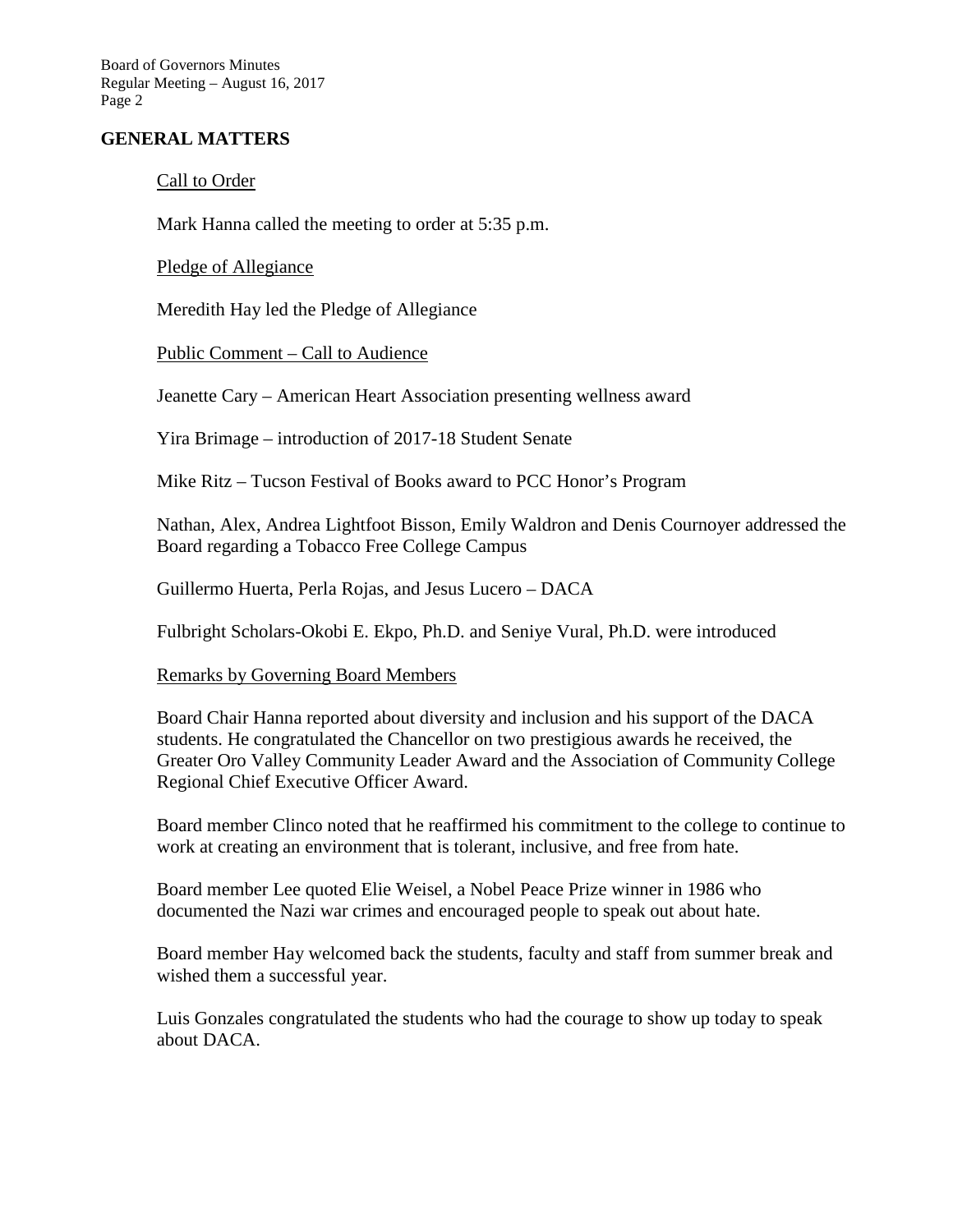Board of Governors Minutes Regular Meeting – August 16, 2017 Page 3

## **REPORTS**

#### Administration Report

### **Accreditation Update**

Bruce Moses, Assistant Vice Chancellor for Accreditation and Quality Improvement reported about upcoming visit from the Higher Learning Commission. A peer reviewer will be coming to Pima on October  $23^{\text{rd}}$  and  $24^{\text{th}}$  and will be visiting Casino Del Sol, Tucson Public Safety and the Davis-Monthan location. There will be another visit before November 1<sup>st</sup> for the prison correspondence program taking place at the Federal and State Prison Complexes.

He also noted that there will be a comprehensive evaluation visit possibly December 3, 2018.

Mr. Moses discussed the College's responsibility to remain in compliance with the Department of Education and will be submitting a federal compliance packet through the Higher Learning Commission. It will cover credit hour and program lengths and our federal financial Title IV eligibility requirements. He noted that the College is in good shape when it comes to federal compliance, prior learning assessment and student complacent systems that were implemented earlier this year.

### **Enrollment Update**

Karrie Mitchell, Assistant Vice Chancellor for Enrollment Management and Student Affairs provided an infographic representing recruitment, retention, persistence and completion and the current fall enrollment numbers.

Dr. Mitchell noted that there is a total student headcount of 18,973, the College is down about 1.22% but the positive is that fewer students are taking more classes.

Dr. Mitchell focused on some initiatives her team is working on to increase enrollment and help students with the enrollment funnel. Some online systems and processes include case management, automated emails, phone calls, and scripts for staff members to follow. Dr. Mitchell's team is also ramping up assigned advising.

Chancellor Lambert noted that reorganizing the dean areas helps to identify enrollment patterns by areas. You can further identify these problem areas by ethnicity. The College has discovered that enrollment is down with Native American and Caucasian students, but we are up in enrollment with other races. With the new structure, we are now able to target and pinpoint areas that need improvement.

Dr. Mitchell reported that we are getting closer to guided pathways with plans to implement by Fall 2018. In order to meet that deadline, we must work hard to get our systems and processes in place. She noted that this is where colleges are heading and feels this will increase enrollment.

Chancellor Lambert added that we need to be more competitive with other online schools. We need to track where the online schools are getting their students and we also need to find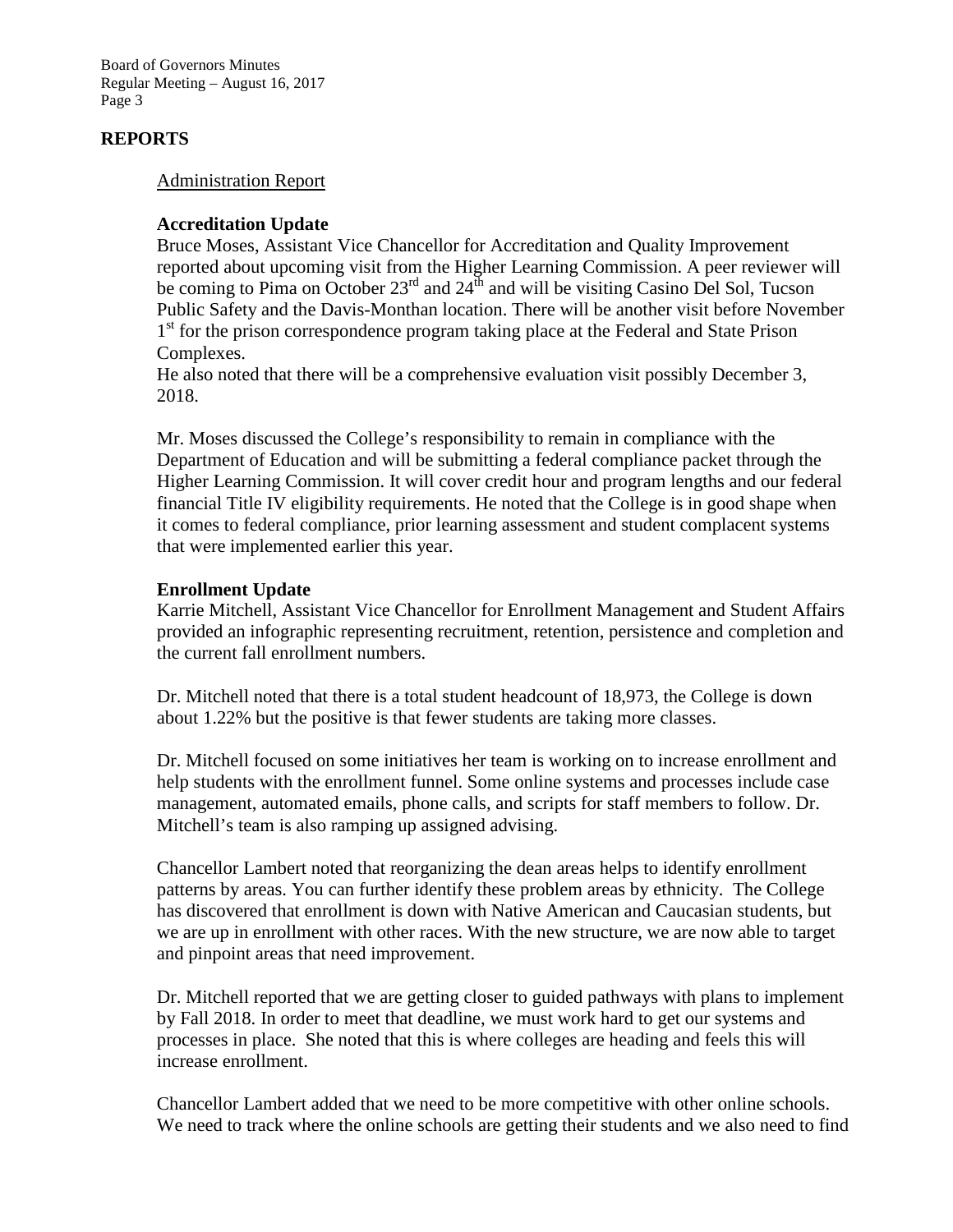out if we are losing students to these schools. For our transfer students, we must align our classes to Arizona State University, University of Arizona, etc.

Chancellor Lambert reported that a lot was learned with the Fast Pass intake process and the group will reconvene to make some changes. It was discovered that we are not doing multiple measures and we must tighten up this area

### Reports by Representatives to the Board

*Administrator – Nina Corson* There was no report.

## *Staff – Lisa Nutt*

Staff council elections were held last month in July. The new representatives and officers are posted on the website.

Staff did not present a recommendation/concern to the Board.

### Chancellor's Report

Highlights of Chancellor's report included:

- Summer program enrollment numbers and the survey to students regarding this program.
- An update on the safety forums, active shooter training, and much needed facility upgrades including cameras being installed at campuses and employee training.
- Review of the hiring process for the Senior Academic Advisor and Program Manager for Title III
- Review of student concerns regarding engineering program
- Dual Enrollment Overview
- Santa Cruz Education Services Update
- BoardDocs- cloud-based board meeting management service

Chancellor Lambert also noted that, in regards to the investigative report for the Senior Academic Advisor, a formal investigation was not requested, so an informal review was conducted. He reported that there were some inconsistencies in the review given to the individual requesting the information. The inconsistencies were related to the reporting of data to the federal government, not about the terms of the actual process of the hiring experience. The review was cleaned up and given to the individual for feedback. The individual offered some suggestions on how the College might improve and tighten up the Human Resources process.

Chancellor Lambert noted that HR is tightening up on how we administer things but nothing unlawful was done. He also noted that the College had over 5,000 applicants this past year. The complaint level is very small in comparison but there is always room for improvement.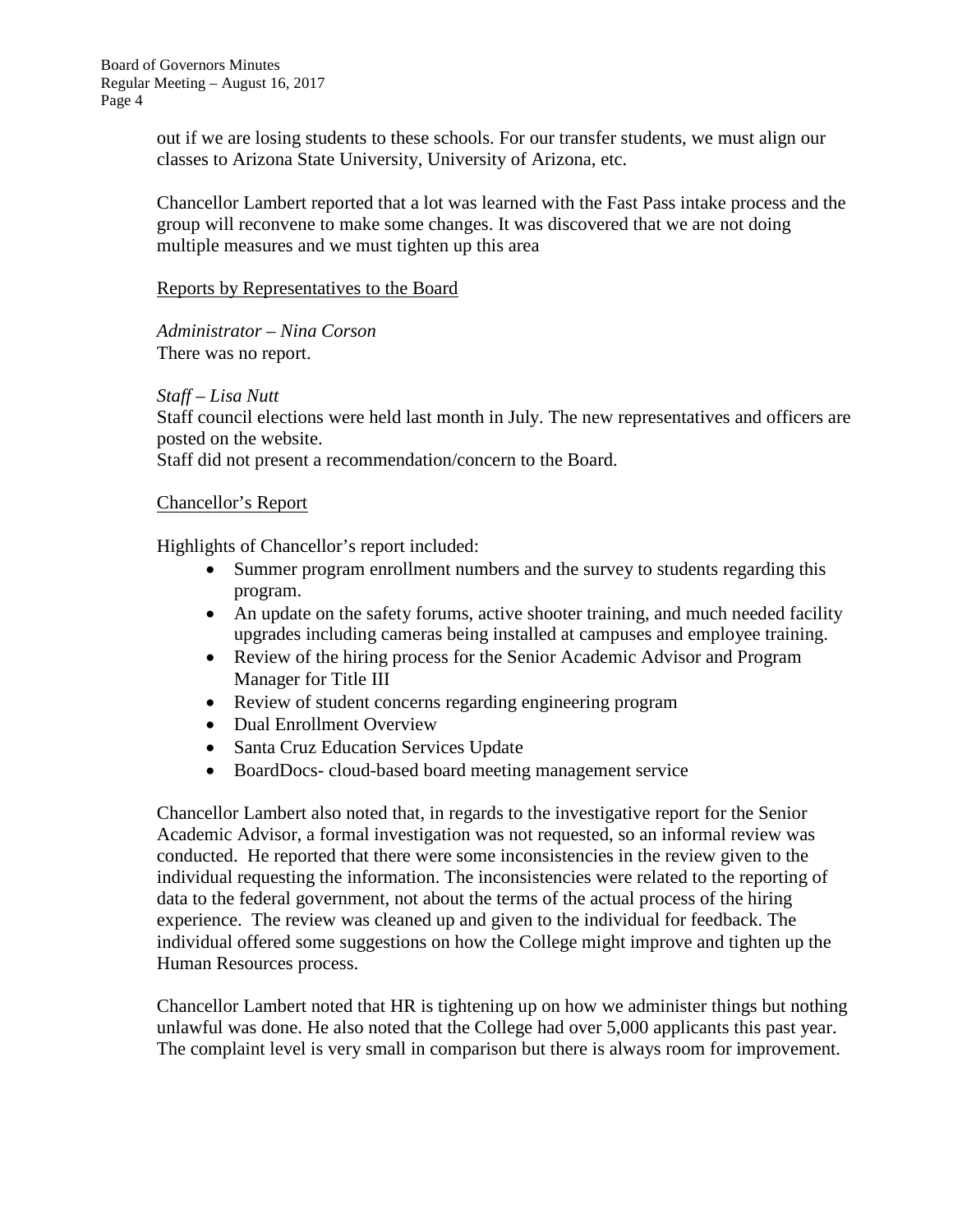Board of Governors Minutes Regular Meeting – August 16, 2017 Page 5

### **INFORMATION ITEMS**

Financial Report – June 2017 Financial Statements This item was noted as an information item.

Employment Information This item was noted as an information item.

Adjunct Faculty Appointments This item was noted as an information item.

Office of Dispute Resolution Year-End Report

Administrative Procedure Changes AP 3.25.05: Program and Service Review — *Revised* and AP 3.31.01: Student Complaints — *New* were noted as information items.

### **ACTION ITEMS**

#### Consent Agenda

Board Member Gonzales requested that item 4.1 (2) – New Position: Compliance Officer be pulled from the Consent Agenda and discussed separately.

### **Motion No. 201708-02**

Demion Clinco – M, Sylvia Lee – S, to approve the Consent Agenda.

- 4.1 (1) Approval of Minutes of the following meetings:
	- A. Study Session of May 22, 2017
	- B. Special Meeting to conduct Executive Session on May 22, 2017
	- C. Study Session of June 5, 2017
	- D. Special Meeting to conduct Executive Session on June 14, 2017
	- E. Public Hearing of June 14, 2017
	- F. Special Meeting of June 14, 2017
	- G. Regular Meeting of June 14, 2017
	- H. Special Meeting of June 22, 2017
	- I. Special Meeting to conduct Executive Session on June 22, 2017
	- J. Special Meeting to conduct Executive Session on June 23, 2017
	- (2) Grant Award: Community Campus Adult Basic Education for College & Career, 2017-2020
	- (3) Grant Award: Desert Vista Campus Upward Bound Program, 2017-2022
	- (4) Grant Award: Downtown Campus Upward Bound Program, 2017-2022
	- (5) Grant Award: East Campus Upward Bound Program, 2017-2022
	- (6) Grant Award: Northwest Campus Upward Bound Program, 2017-2022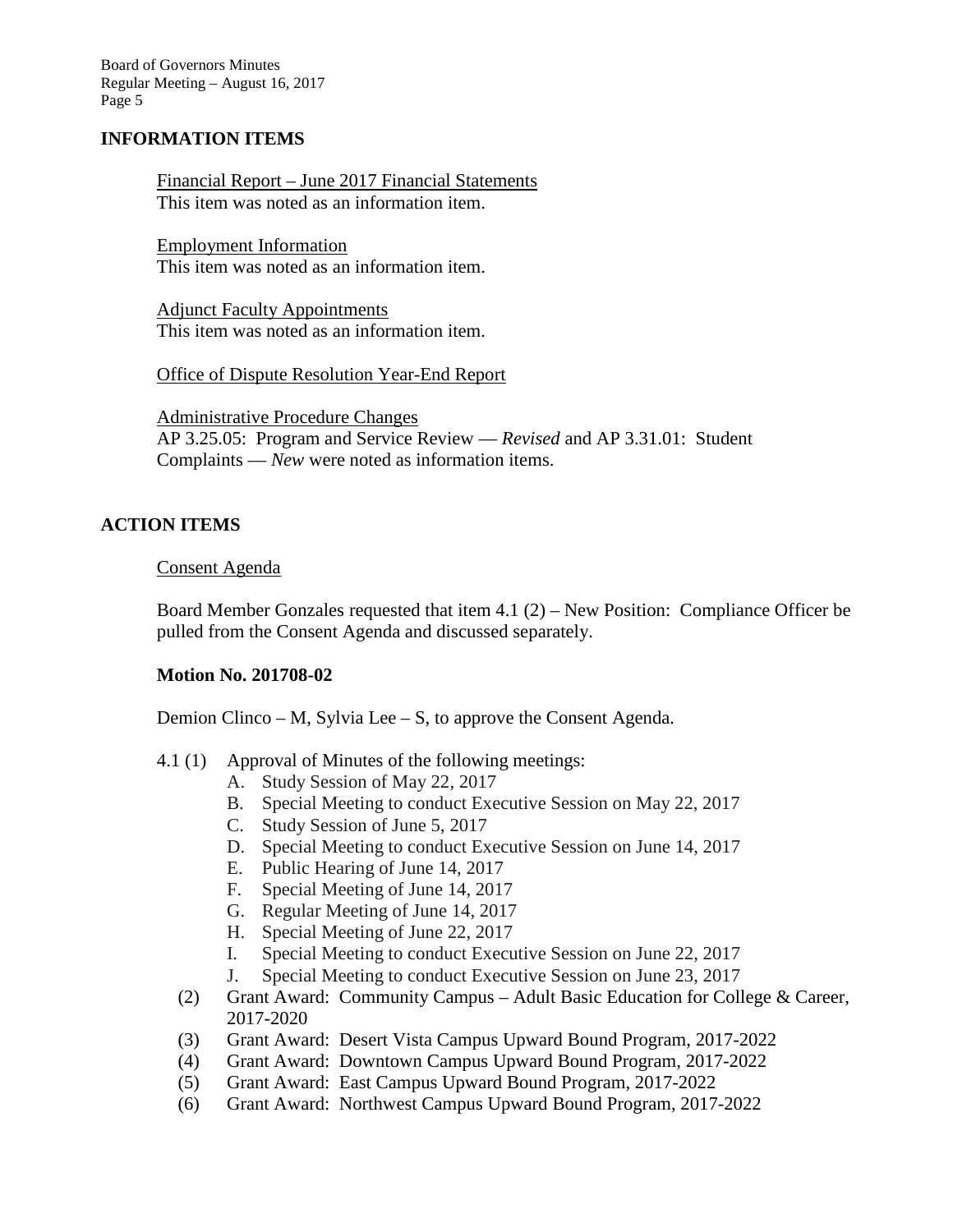- (7) Sub-Grant Agreement Renewal: First Things First Innovative Professional Development, a sub-grant from United Way of Tucson and Southern Arizona, 2017-2018
- (8) Intergovernmental Agreement (IGA): City of Nogales-Fire and Medical
- (9) Contract: CenturyLink Carrier Service Agreement, 2017-2022
- (10) Contract: Computer Numerical Control (CNC) Machines Lab Equipment for Advanced Manufacturing Programs
- (11) Contract Amendment/Intergovernmental Agreement: Adobe Software Purchase, 2017-2020
- (12) Contract: Blackboard, Inc. IT Help Desk Services, 2017-2018
- (13) Contract: Sahara Apartments for SEP-Santander-Bécalos International Program
- (14) Dual Enrollment: Lourdes Catholic High School
- (15) Agreement: Zhuhai City Polytechnic College (ZHCPT)
- (16) Contract: Ellucian, 2017-2020
- (17) Contract: ISS Facility Services

Vote: All Board members present voted "aye" by voice vote. None were opposed. **Motion CARRIED**.

#### **OTHER ACTION ITEMS**

New Position: Compliance Officer

Board member Gonzales asked to have this item pulled from Consent Agenda to get a better understanding of the position. Jeff Silvyn, General Counsel helped to explain the organizational chart and the position's responsibilities.

#### **Motion No. 201708-03**

Demion Clinco – M, Meredith Hay – S, to approve the position of Compliance Officer.

Vote: All Board members voted "aye" by voice vote. None were opposed. **Motion CARRIED**

Governing Board 2016-17 Self-Assessment

#### **Motion No. 201708-04**

Demion Clinco – M, Sylvia Lee – S, to approve 2016-2017 Board Self-Assessment Summary.

Vote: All Board members voted "aye" by voice vote. None were opposed. **Motion CARRIED**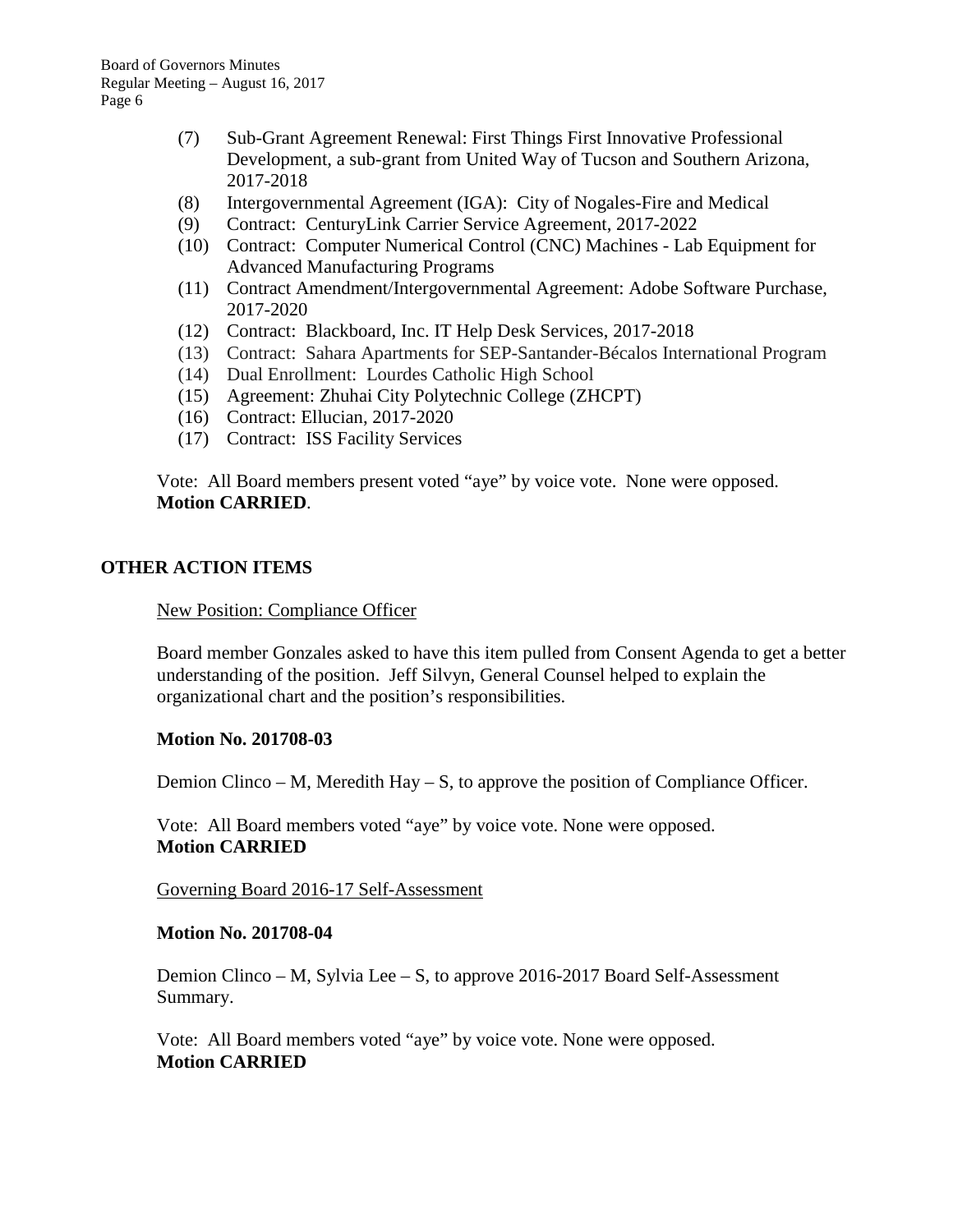### Chancellor's Goals, Objectives and Timelines 2017-2018

## **Motion No. 201708-05**

Meredith Hay – M, Demion Clinco – S, to approve the 2017-2018 Chancellor's Goals, Objectives and Timelines.

Vote: All Board members voted "aye" by voice vote. None were opposed. **Motion CARRIED**

### Employment Contract: Chancellor

## **Motion No. 201708-06**

Sylvia Lee – M, Demion Clinco – S, to approve the employment contract of the Chancellor, Lee Lambert.

Board member Gonzales requested a roll call vote.

Vote: Mark Hanna, Demion Clinco, Sylvia Lee, and Meredith Hay voted "aye". Luis Gonzales voted "nay".

## **Motion CARRIED**

### Discussion and Direction for Possible Revision of BP 2.01 Diversity

This item was for discussion only.

Jeff Silvyn will run BP 2.01 Diversity through the governance groups and public comment period. Mr. Silvyn will provide an update to the Board members.

Board member Lee likes the "aspires" language added to the policy.

Board member Gonzales thinks the policy is too vague and prefers another word be used instead of "aspire". He suggested the following: Pima County Community College District is an equal opportunity educational institution and employer. Pima Community College is committed to developing a learning and work environment in which a student body and workforce will reflect the diversity of the Pima County community and in which all background will feel welcomed and engaged by the college. In support of this commitment, the Board of Governors delegates authority to the Chancellor to implement procedures to develop a community of college students and employees representative of Pima County.

Board member Lee noted that she has a problem with using the word "will"

Board member Clinco suggested that the Chancellor and staff work on existing language and language drafted by Board member Gonzales to come up with final policy language.